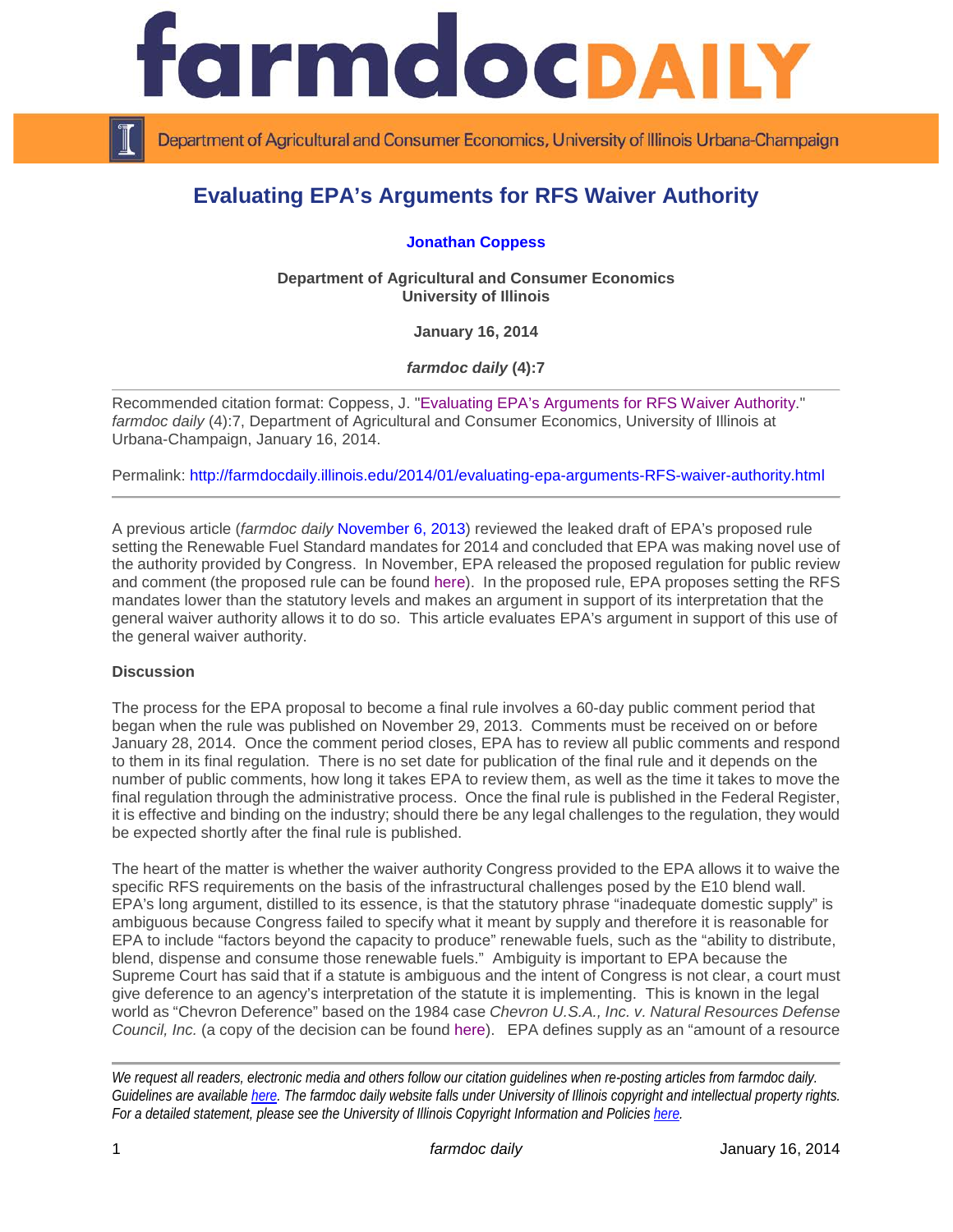or product that is available for use by the person or place at issue." For support, EPA refers to this [definition](http://www.oxforddictionaries.com/us/definition/american_english/supply?q=supply) in the online version of the Oxford Dictionaries: "a stock of a resource from which a person or place can be provided with the necessary amount of that resource."

Whether the word "supply" can be read to mean something other than an amount or stock, but instead depends on what is available or can be provided, seems like a proverbial splitting of hairs. And it is not likely, on its own, to allow EPA to use its waiver authority in this manner. Ambiguity is not a free pass; giving deference to an agency's interpretation does not require a court to agree with that interpretation. EPA still must demonstrate that its interpretation is a reasonable and permissible reading of the statute in light of Congressional intent. Fundamentally, this goes to the separation of powers among the branches of the federal government in the [Constitution,](http://www.archives.gov/exhibits/charters/constitution_transcript.html) where Article I, Section 1 states that "[a]ll legislative Powers herein granted shall be vested in a Congress of the United States."

Does EPA's proposed rule and its use of the general waiver authority in the statute go beyond implementing the RFS, crossing the Constitutional line into a form of legislating? Congressional intent is very important. As discussed in the previous [article,](http://farmdocdaily.illinois.edu/2013/11/epa-authority-reduce-rfs.html) a federal judge has already emphasized that Congress clearly intended for the RFS to expand the production and use of ever higher levels of renewable fuel, and that the volumes provided in the statute were not to be reduced easily. EPA does not dispute this intent. To understand how EPA's arguments would hold up if challenged in court in light of this clear intent, there are three Supreme Court cases that appear to be very instructive.

In the 1994 case *MCI Telecommunications Corp. v. American Telephone and Telegraph Co.* (a copy of the decision can be found [here\)](http://www.law.cornell.edu/supct/html/93-356.ZS.html), the Supreme Court considered an agency's authority to "modify" requirements of a law it administered, especially when those requirements were considered the "centerpiece of the Act's regulatory scheme." The Court did not give the agency deference because the agency's interpretation of its authority to make modifications to the statutory scheme designed by Congress went too far. Even if the agency's idea is a good one, the Court said that it is not entitled to make a fundamental revision to the statute. The Court emphasized that it was "highly unlikely" that Congress would leave such an important determination to agency discretion and "even more unlikely" that it would do so "through such a subtle device" as the authority to make modifications.

In 2000, the Supreme Court disagreed with an agency's claim that it had the authority to regulate tobacco in *Food and Drug Administration v. Brown & Williamson Tobacco Corp.* (a copy of the decision can be found [here\)](http://www.law.cornell.edu/supremecourt/text/98-1152). The Court sympathized with the seriousness of the problem the agency was trying to address, but was not persuaded by its argument for authority because an agency "may not exercise its authority in a manner that is inconsistent with the administrative structure that Congress enacted into law." Deference is proper only when Congressional ambiguity implies that Congress meant for the agency to "fill in the statutory gaps" but not for important matters and major questions. Congress is not likely to delegate decisions of "economic and political significance to an agency" and certainly not in "so cryptic a fashion" that requires an "extremely strained understanding" of terms used in the statute. The limits for delegating legislative powers is rooted in the need for political accountability to the voting public, which is primarily Congress: "no matter how important, conspicuous, and controversial the issue, and regardless of how likely the public is to hold the Executive Branch politically accountable" the power of an agency "must always be grounded in a valid grant of authority from Congress."

Finally, in 2001 the Supreme Court reviewed an EPA argument for authority under the Clean Air Act in the case *Whitman v. American Trucking Assn., Inc.* (a copy of the decision can be found [here\)](http://www.law.cornell.edu/supct/html/99-1257.ZS.html). With respect to the how Congress uses terms in a statute, the Court refused to find an implicit authorization for EPA to consider something that has been "expressly granted" in other parts of the same statute. Congress must make a clear "textual commitment of authority to EPA" to consider such matters. The Court colorfully stated that Congress does not "alter the fundamental details of a regulatory scheme in vague terms or ancillary provisions – it does not, one might say, hide elephants in mouseholes." To the Court "modest words" do not provide such immense power to change statutory requirements. Furthermore, the Court would not twist the concept of ambiguity on a "highly significant issue" because the Court considered it implausible that Congress would delegate such a matter to an agency. For proper delegation to take place, Congress must confer decision making authority on agencies clearly, with intelligible principles and "the degree of agency discretion that is acceptable varies according to the scope of the power congressionally conferred." An agency goes "over the edge of reasonable interpretation" when it tries to use one part of the statute to